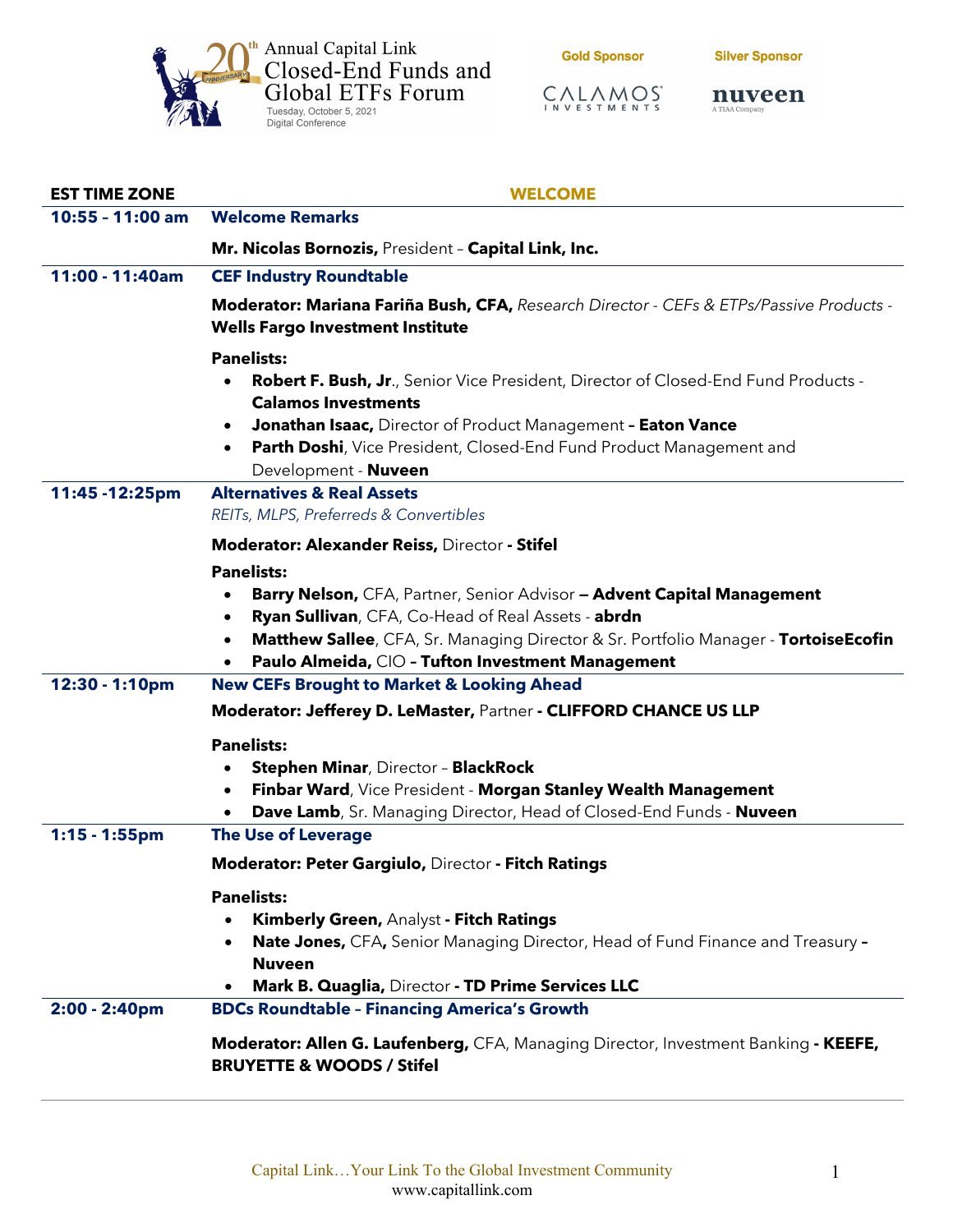th Annual Capital Link<br>Closed-End Funds and<br>Global ETFs Forum<br>Tuesday, October 5, 2021<br>Digital Conference

 $\underset{\mathbf{INV}}{\mathsf{C}}\underset{\mathbf{N}}{\mathsf{N}}\underset{\mathbf{L}}{\mathsf{L}}\underset{\mathbf{N}}{\mathsf{M}}\underset{\mathbf{N}}{\mathsf{M}}\underset{\mathbf{D}}{\mathsf{S}}^{\mathsf{s}}$ 

**Silver Sponsor** 

nuveen A TIAA Company

|                  | <b>Panelists:</b><br>Jim Labe, Co-CEO & Co-Founder - TriplePoint Capital<br>Steve Brown, Chairman, CEO & Founder - Trinity Capital Inc.<br>$\bullet$<br>Rob Pomeroy, Chief Executive Officer, Chairman & Co-Founder - Horizon<br>$\bullet$<br><b>Technology Finance Corporation</b> |
|------------------|-------------------------------------------------------------------------------------------------------------------------------------------------------------------------------------------------------------------------------------------------------------------------------------|
| 2:45 - 3:05pm    | Keynote Address - Multi-Year Trends: Energy Transition and                                                                                                                                                                                                                          |
|                  | "Crypto" Beyond Bitcoin                                                                                                                                                                                                                                                             |
|                  | <b>Jan Van Eck</b><br><b>President and Chief Executive Officer</b><br><b>Van Eck Associates Corporation</b>                                                                                                                                                                         |
| $3:10 - 3:50$ pm | <b>ETF Industry Roundtable</b>                                                                                                                                                                                                                                                      |
|                  | Moderator: Douglas Yones, Head of Exchange Traded Products - New York Stock<br><b>Exchange</b>                                                                                                                                                                                      |
|                  | <b>Panelists:</b><br>Arne Noack, Head of Systematic Investment Solutions - Americas - DWS<br>$\bullet$<br>Paul Kim, CEO and Cofounder - Simplify ETFs<br>$\bullet$                                                                                                                  |
|                  | <b>Gunjan Chauhan -</b> Senior Managing Director, Global Head of SPDR Capital Markets -<br>$\bullet$<br><b>State Street Global Advisors</b>                                                                                                                                         |
| $3:55 - 4:35$ pm | <b>Analyst Roundtable</b>                                                                                                                                                                                                                                                           |
|                  | Moderator: Mr. Robert F. Bush, Jr., Senior Vice President, Director of Closed-End Fund<br>Products - Calamos Investments                                                                                                                                                            |
|                  | <b>Panelists</b><br>Mariana Fariña Bush, CFA, Research Director - CEFs & ETPs/Passive Products - Wells<br>$\bullet$<br><b>Fargo Investment Institute</b>                                                                                                                            |
|                  | Michael Jabara, Managing Director and Head of ETF and Closed-End Fund Research -<br>$\bullet$<br><b>Morgan Stanley Wealth Management</b>                                                                                                                                            |
|                  | <b>Alexander Reiss, Director - Stifel</b><br>Mike Taggart, CFA, CEO & Head of CEF Insights - Taggart Fund Intelligence, LLC<br>$\bullet$                                                                                                                                            |
| 4:40 - 5:20pm    | "Industry Leaders on Challenges & Opportunities"<br><b>A Roundtable Discussion among CEOs</b>                                                                                                                                                                                       |
|                  | Moderator: John S. Koudounis, CEO - Calamos Investments                                                                                                                                                                                                                             |
|                  | <b>Panelists:</b><br>John P. Calamos, Founder, Chairman and Global CIO - Calamos Investments<br>Mario Gabelli, CFA, Chairman & Chief Executive Officer - GAMCO Investors, Inc.<br>$\bullet$<br>and LICT Corp                                                                        |